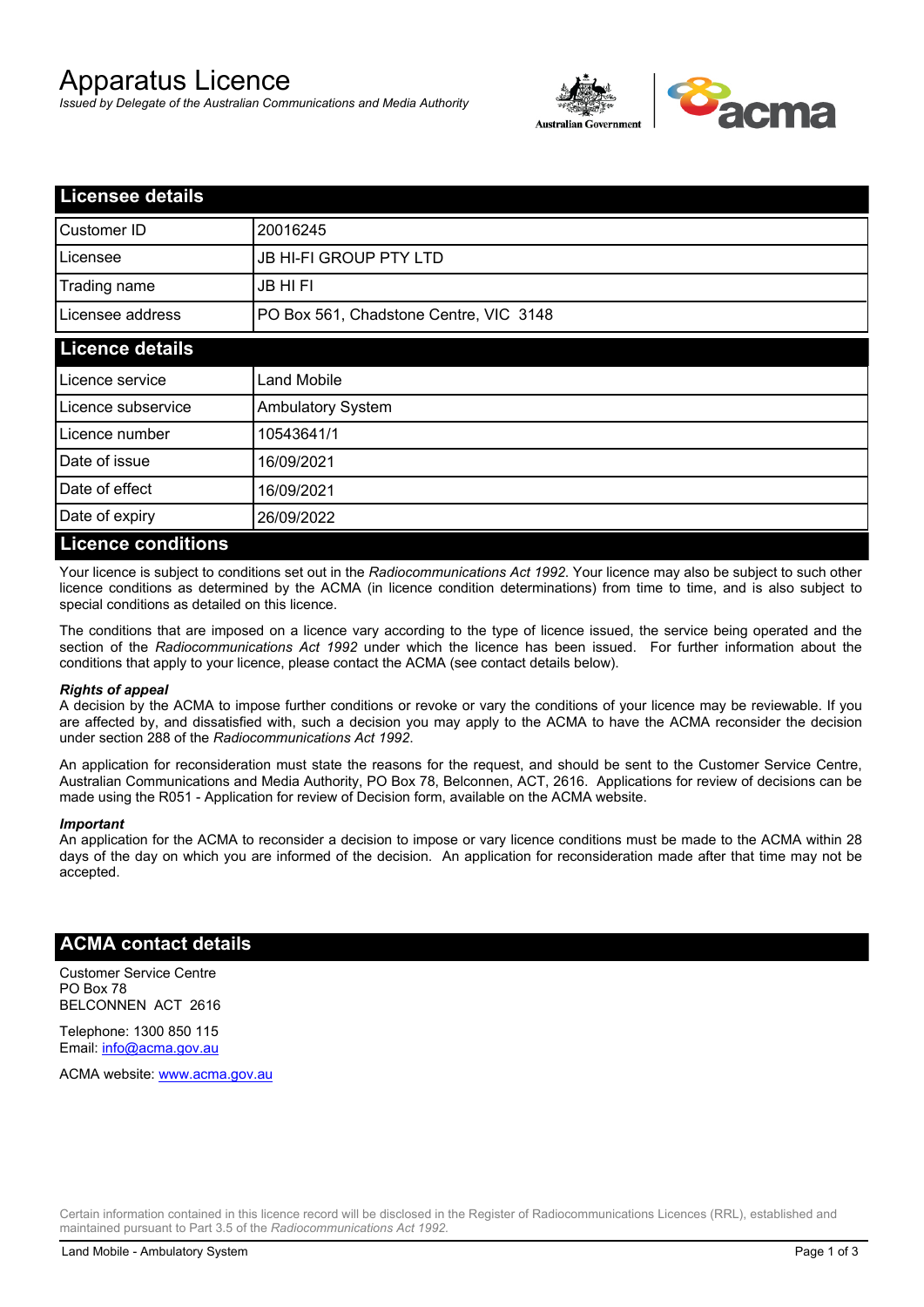# **Advisory Notes applying to licence no.: 10543641/1**

Conditions applicable to the operation of Ambulatory System station(s) authorised under this licence can be found in the Radiocommunications Licence Conditions (Apparatus Licence) Determination and the Radiocommunications Licence Conditions (Land Mobile Licence) Determination. Copies of these determinations are available from the ACMA and from the ACMA home page (www.acma.gov.au).